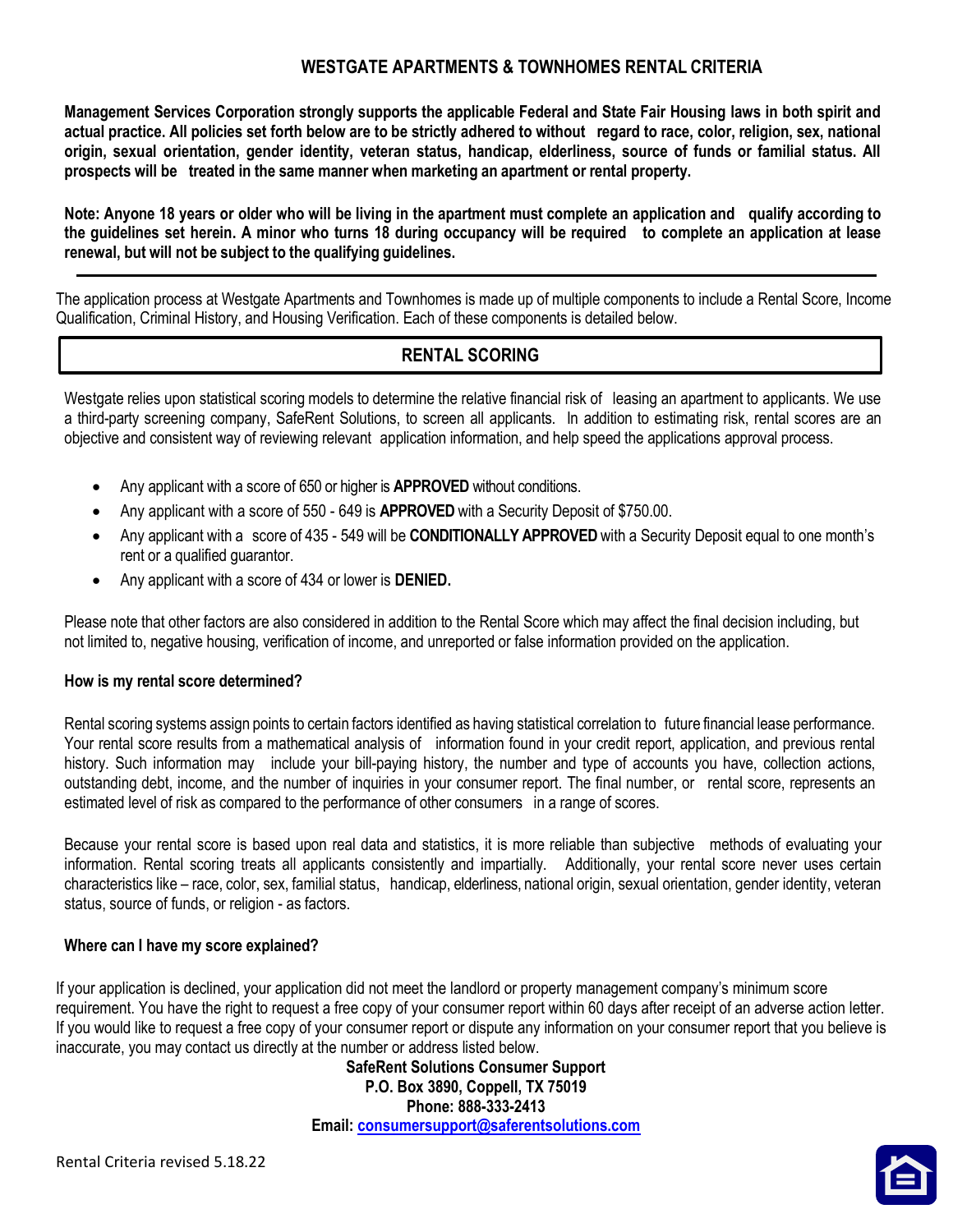## INCOME REQUIREMENTS

Combined monthly gross funds must be at least three (3) times the rent, and will be verified by Management. Acceptable employment/funds verification are as listed below and are required upon a Conditional or Approved Rental Score:

- a. A recent paycheck stub that reflects year-to-date earnings or annual salary, recent income tax statement, W-2 form (verifying current salary), or written formal employment offer on company letterhead will be required to verify employment.
- b. If source of funds is supported by alimony, child support, SSI, trust fund, housing vouchers, appointed funds, etc. applicant must provide legal documentation of such funds.
- c. In the event that compensation is primarily a result of tips or commissions, three (3) weeks of paycheck stubs or a W-2 verifying the amount is required.

## HOUSING REFERENCE

Any negative housing reference will disqualify an applicant from renting with Westgate. An acceptable rental history is defined as follows:

- $\checkmark$  No breach of material noncompliance with a housing provider
- $\checkmark$  No judgments with housing providers, including satisfied judgments
- $\checkmark$  No outstanding balance to housing provider

# CRIMINAL HISTORY

Any applicant, including applications submitted by a spouse or by any person(s) over the age of 18 intending to move into an existing household, may be rejected for the following reasons:

- A court of competent jurisdiction has convicted an applicant of manufacture or distribution of a controlled substance as defined under applicable federal or state law.
- An applicant has a prior record of a criminal conviction(s) that involve harm to persons or to property, which may constitute a clear and present threat to health, or safety of other individuals.
- An applicant poses a clear and present threat of substantial harm to others or to the dwelling, or property, itself.

Management reserves the right to request a copy of applicant(s) Criminal History Record at any time during the application process of residency (if application is approved) at Westgate.

## OCCUPANCY STANDARD

Management Services Corporation Occupancy Standards are in accordance with Federal and Local occupancy standards and are as follows:

| Efficiency          | Maximum - 2 people |
|---------------------|--------------------|
| One Bedroom         | Maximum - 2 people |
| One Bedroom w/Den   | Maximum - 2 people |
| Two Bedroom         | Maximum - 4 people |
| Two Bedroom w/Den   | Maximum - 4 people |
| Three Bedroom       | Maximum - 6 people |
| Three Bedroom w/Den | Maximum - 6 people |
| Four Bedroom        | Maximum - 8 people |
|                     |                    |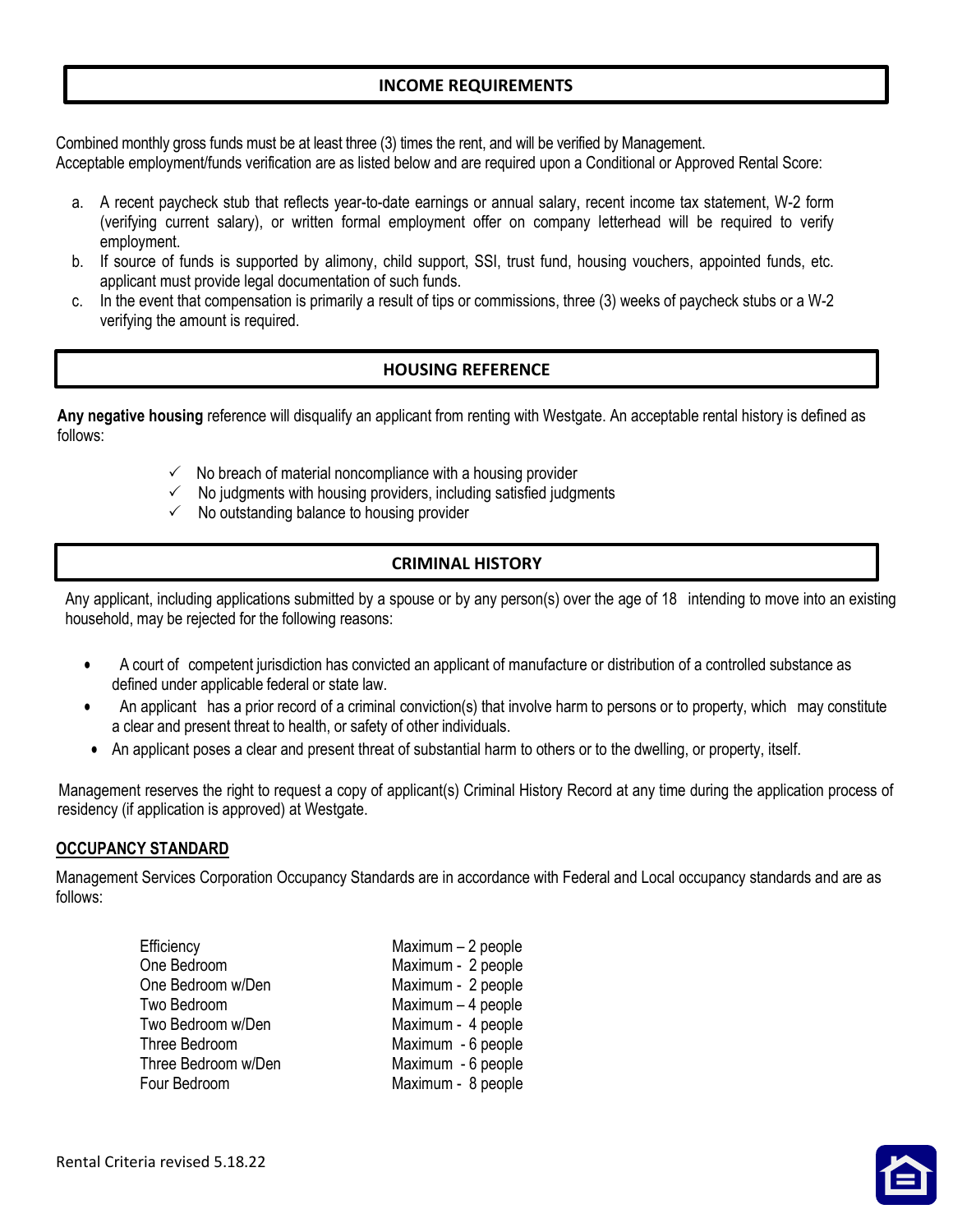An infant shall not be counted in the total number of persons to be occupying the subject apartment unit. As used in this Rental Criteria, "infant" shall be defined as and shall include any child up to the age of twelve (12) months.

# GUARANTORS/COSIGNERS

- A guarantor will be accepted for any applicant who has insufficient income.
- A guarantor's monthly income must be 3x the monthly rent.
- A guarantor must have permanent residence in the United States.
- A guarantor will not be accepted for an applicant's denied Rental Score.
- A guarantor will not be accepted if they do not have an Acceptable Rental Score
- Any negative housing reference will instantly disqualify guarantor. Acceptable rental history is defined as follows:
	- $\checkmark$  No breach of material noncompliance with a housing provider
	- $\checkmark$  No judgments with housing providers, including satisfied judgments
	- $\checkmark$  No outstanding balance to housing provider

CORPORATE LEASE AGREEMENTS Listed below you will find a list of all required information and qualifying guidelines necessary for a corporate lease:

- a. Corporations must supply at least three (3) credit references and be in good standing with all creditors.
- b. No corporation may lease more than 2% of the property's total number of units.
- c. Lease agreement must be signed by a corporate officer, or a Letter of Responsibility signed by a corporate officer that authorizes a company representative to sign a lease agreement.
- d. Each individual occupying the apartment will be listed on the lease as an occupant.
- e. An application must be completed by all persons occupying the apartment and each occupant must pay an application fee.
- f. Occupants will not have to meet Rental Scores above, but must satisfy Criminal History criterial above.

## NAME ADDITION

Name addition is the adding of a person to a lease agreement with the permission of all parties concerned. The applicant will follow the criteria outlined above. To qualify for the full rental amount, the new applicant's income will be combined with the current resident's income. Applicants who qualify with combined income will be required to re-qualify in the event that one of the leaseholders wishes to remove themselves from the lease agreement. The current resident will be required to complete a new application, unless they have lived with us for less than 6 months. In the event that the name addition is denied, each case will be reviewed individually and previous rental history will be evaluated.

## NAME DELETION

Name deletion is the removal of a person from a lease agreement with the permission of all parties concerned. The remaining resident(s) on the lease must re-qualify under our current criteria if we originally combined the income of all applicants. Monthly rent may not exceed 3x the applicants' verifiable monthly income.

## LIBERTY RENT PROGRAM

Liberty Rent is a program that is available to any applicant who has been denied by us. The Landlord is not affiliated in any way with Liberty Rent. Liberty Rent will charge you a fee of one month's rent if you chose to apply to them and are approved by them.

Liberty Rent is a co-signer for applicants who do not meet our current credit screening requirements. You may qualify for the Liberty Rent Program if you do not have an open bankruptcy, have no adverse landlord tenant records, and/or any criminal history that does not pass our criteria.

The applicant pays Liberty Rent a \$35 application fee; however, if the applicant is not approved, Liberty Rent will refund the \$35 application fee to the applicant.

If approved, the applicant pays Liberty Rent a one-time Non-Refundable FEE (equivalent to 1 month's rent) for a Liberty Rent GUARANTEE. This is separate from, and in addition to, all rent, security deposit, and /or Security Deposit owed to Westgate under the